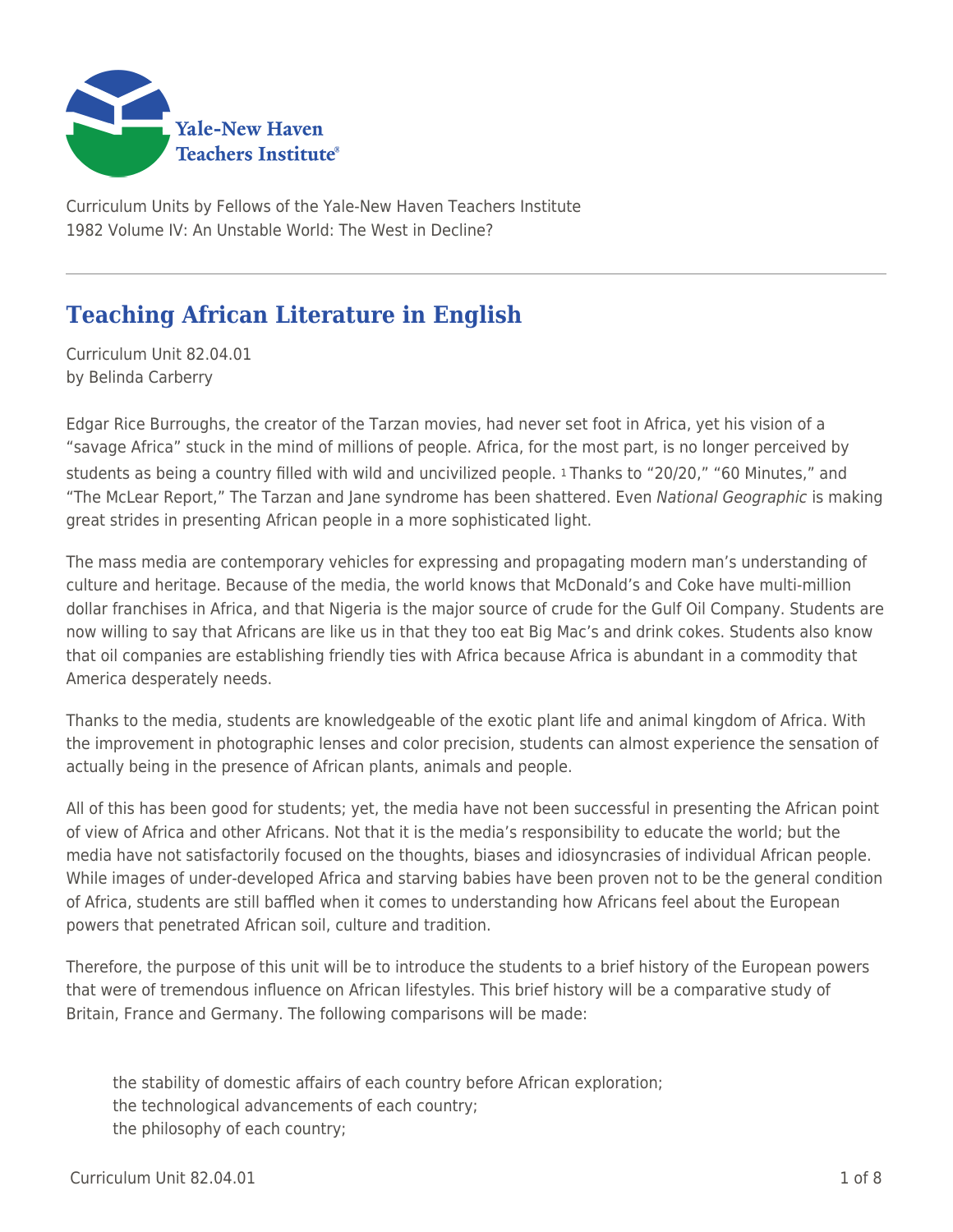the area of conquest each country made in Africa; the contributions each country made in Africa.

Also in this unit, the students will be introduced to novels that depict an authentic point of view on African tradition and culture.

This brief history will enable the students to associate places and events in the novels with the political and social situations presented in the novels. The students will be able to explain how the authors' subject matter and writing style have been influenced by Britain, France and Germany.

The students will be required to read four novels. Things Fall Apart by Chinua Achebe and Cry The Beloved Country by Alan Paton will be read in class. Mine Boy by Peter Abrahams and The Dark Child by Camara Laye will be read out-of-class. (See bibliography for annotations).

The teacher will guide the students through the first two novels and relate events and ideas in the novel to African history. The latter novels will be a mandatory out-of-class assignment, which is intended to be a pedagogical device that moves the students towards improving their independent reading skills.

The students will be quizzed on the independent reading assignments as well as on the in-class assignments. The final examination depends on the students having read the four novels. The students will be required to write a composition that ties in ideas from the four novels.

Since most students have been taught that Africans are uncivilized, to prove to the students that Africans had a rich civilization before the advent of the Europeans, the students will be provided with a working definition of "civilization." This definition will involve several characteristics of a civilization, which are:

- 1. A civilization must have some urban development;
- 2. A civilization must have some form of government;
- 3. The people must use metal;
- 4. The people must have a specialization;
- 5. The people must have a sense of time and leisure.

These characteristics will help the students determine the degree of sophistication that existed in Africa before the advent of the missionaries. The students will use these definitions to analyze each novel. This method will allow the students to be consistent in determining the civility of African tradition and culture.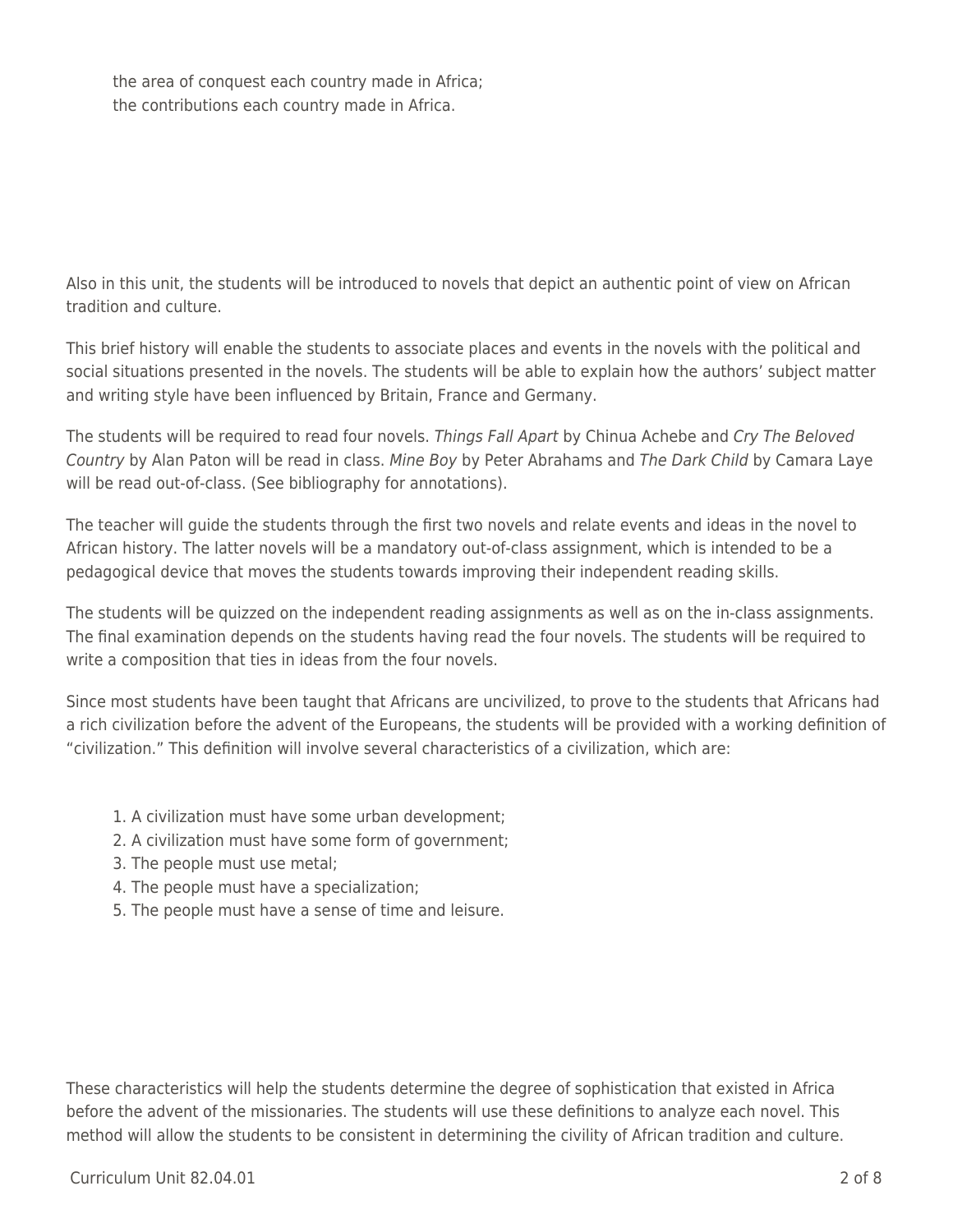The remainder of this paper will include "British, French and German Influence in Africa" or the brief history mentioned above. The teacher may have students take notes on this section or the teacher may have copies of this section made for student use.

## **Sample Activity #1**

### British, French and German Influence in Africa

Early theories of African society were based on the presupposition that Africa had no organized community, that Africans could not think and that Africans had no destructive instruments. Based on these assumptions the missionaries gave Africans a religion and organized the society into a political entity. All of this was done in the name of humanity.

When Europeans found out that the Niger River was passible, trade immediately began. By 1880 a great scramble for African land occurred. <sup>2</sup> European nations fought one another to own African territory. The procedure involved getting to the territory and pinning the flag of the country on the land and signing treaties with the chiefs.

Britain's presence was highly recognized in Africa. Because Britain experienced tremendous problems with individual rights at home, the British in Africa made their presence known. However, Britain had very little contact with the African people. A government of indirect rule was established. The British, in other words, dealt with the Africans through the chiefs. Despite the government's indirect dealings with the Africans, the missionaries worked directly with the Africans. The philosophy of the British was to keep a stiff upper lip, the maintenance of appearance, a sense of brotherhood and the code of fair play. The public schools emphasized discipline, reserve, order and command. The British had a need to explore new territory because raw materials, secure markets, investment opportunities were lacking. Those British who desired to find a new way of living in Africa had to do so on foot or in dugout canoes because of the topography. Soon gunboats and then the advention of the steamboat resulted in the advancement of trade. Still the risk of catching an incurable disease discouraged many explorers, yet Britain got a lion's share of West and South Africa:. Egypt, Kenya, Uganda, Limpopo, Zambezi, Upper Nile, Nairobi, Sierre Leone, Accra, Gold Coast, North and South Rhodesia and Transvaal. <sup>3</sup>

French presence was also recognized in Africa. The French came up with the notion of association and assimilation. The French were traditionalists, racists, Calvinists and suspicious of change. They believed that colonial rule was selfish and cruel. They believed that the French should associate with the Africans, in order to educate them, but not to the extent of combining cultures or assimilating. In other words, the French policy was to propagate among the "natives" the language, the methods of work and the spirit and civilization of France. 4 Africans were made to feel they had all the rights of a Frenchman yet there were few African legislatures.

France was an industrial state with democratic ideas. France believed that colonialism was a great cost to the mother country and France strongly believed that people should govern themselves. Yet, France conquered, but for psychological reasons. France lost the Franco-Prussian war and she needed to divert the attention of domestic affairs. French trade was limited. Palm oil was a major consumption in Africa. It was used to make soap and lubricants, but France didn't need it. The sugar cane was not useful because the French used the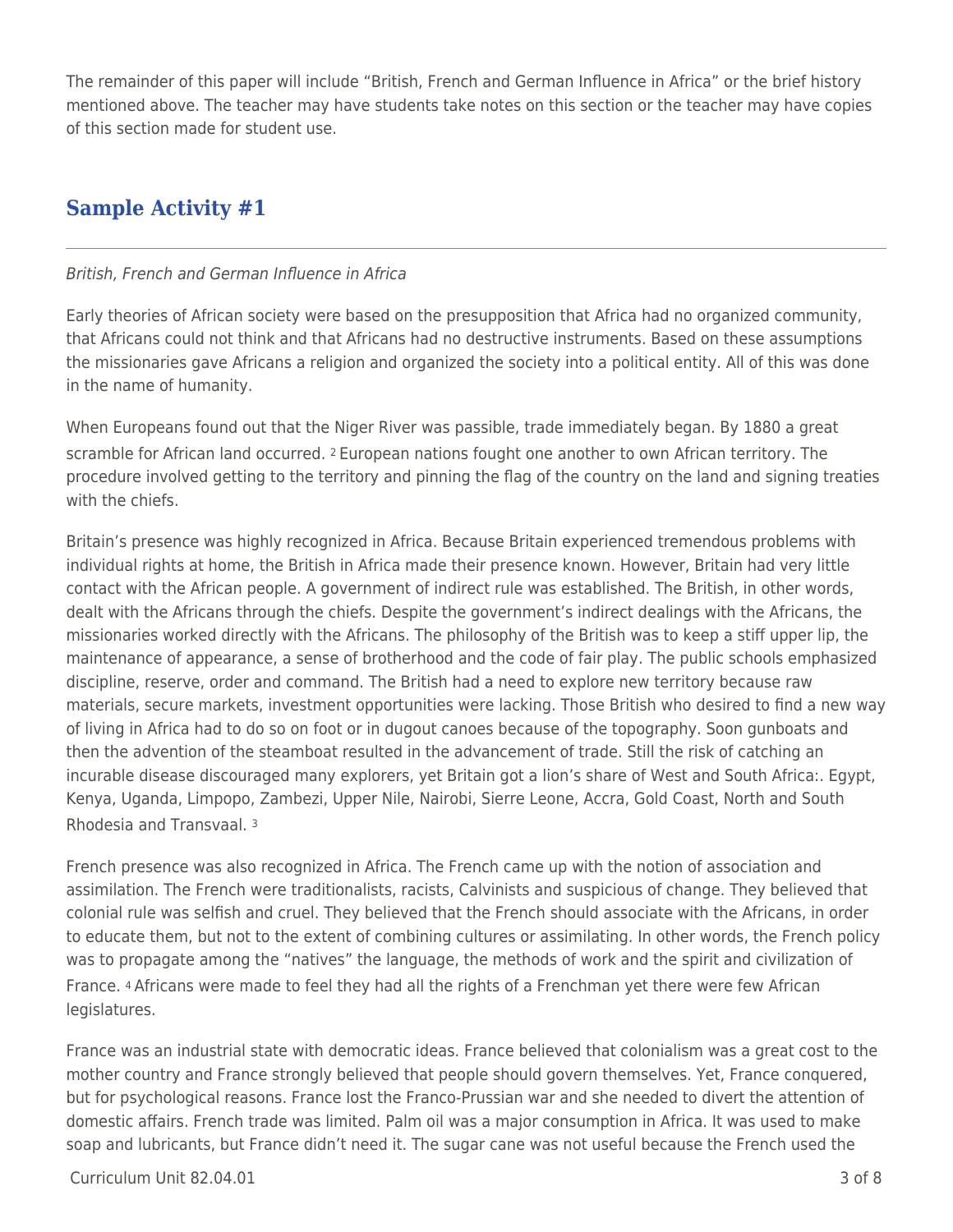sugar beet. The French made its greatest contribution in the field of fine arts: reading, writing, cooking and music.

The accomplishments made by the French that enabled other countries to conquer parts of Africa came in the field of medicine. Alphonse Laveron discovered plasmodium, a parasite that destroys the red blood cells. Pierre-Joseph Petelier and Joseph Bienaine-Coventou extracted an alkaloid of quinine from cinchona bark to commercially produce the drug quinine that destroyed the plasmodium. The French hydrologist, Victor Prompt, developed a water system that enabled the Nile Valley to be controlled. French colonial rule took place in West Africa, Algeria, Tunisia, Morocco, Madagascar and Chad. <sup>5</sup>

In the 1900's Germany experienced rapid economic changes. It changed from an agrarian state to the greatest industrial power of Europe. In 1914 Germany became the leader in steel making, chemical engineering and electrical enterprises. As Bismarck ruled, the domestic scene in Germany worsened. Many Germans began to look for living space outside of the Reich. However, Bismarck refused to use the nation's elaborate administration and machinery for the purpose of ruling distant, little known, ill-defined possessions.

The Germans had an elaborate hierarchy of positions. The racial attitudes toward the Africans ranged from undisguised contempt to sincere respect. The Germans felt separated from the Africans by color, caste, class and culture. Cooperation with the Germans often paid off for African chiefs, youths and the sons of outcasts and slaves. For example, Paul Zampa, a Camerounian African, was taken to Berlin by a German officer who had previously observed Zampa's precociousness. Zampa was to receive his military training in Berlin. Zampa felt miserable about his dark skin, so he painted himself with white paint. When Zampa marched onto the field, the German officers laughed at him. Zampa became a rebel thereafter, and was then executed by the very white men whom he had once worshipped.

The Germans also ruled the Africans indirectly. Gustav Warnick, a major figure in the German missionary world, believed that the Africans must be converted. The Germans trained the Sudanese, Samalis, Zulus from Mozambique as soldiers. Other Africans were trained to work in the diamond mines or on farms. Most of German land possessions was in Togo, South West Africa, East Africa and Kamerun.7

### **Activity #1**

1. Students may do a research project on one of the European countries and develop the points in detail.

2. Students will write an essay from the facts gathered in this history.

## **Activity #2**

Study Questions, Mine Boy

- 1. What is the theme of the novel?
- 2. What do you think was the purpose of this novel?
- 3. What is the picture of South Africa that the author presents?
- 4. How do the role of the female characters compare with the male characters?

 $Curir$  Unit 82.04.01  $\qquad$  4 of 8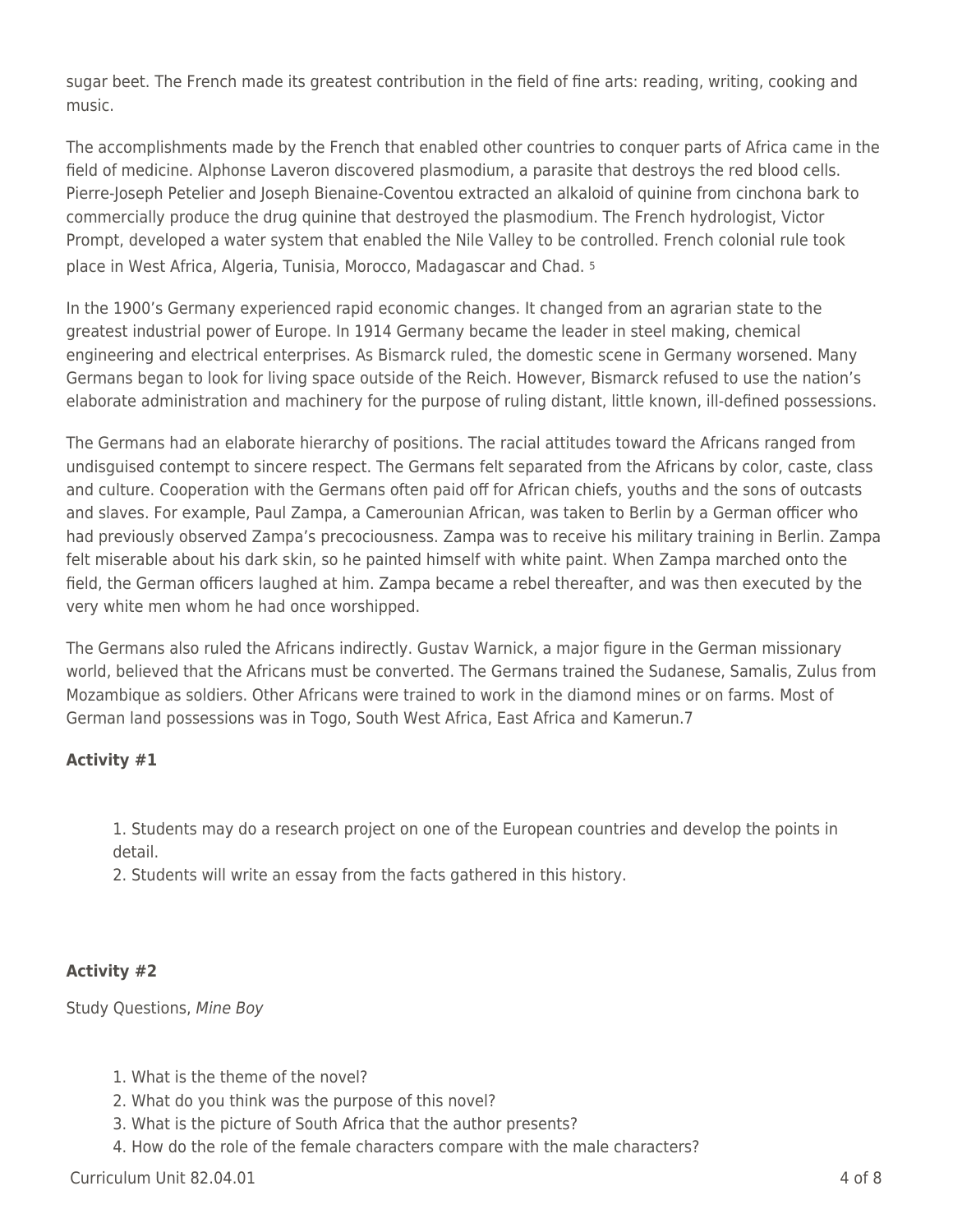5. Explain the significance of the following symbols in the novel:

bee sun stars moon the mine winter the nine dump

### **Activity #3**

Study Questions, The Dark Child

- 1. What is the theme of the novel?
- 2. What do you think was the purpose of the novel?
- 3. What is the picture of French Guinea that the author presents?
- 4. Is the book autobiographical?
- 5. Camara Laye offers much insight in the life of an African. Expound on the following topics:

family

religion naming system

Curriculum Unit 82.04.01 5 of 8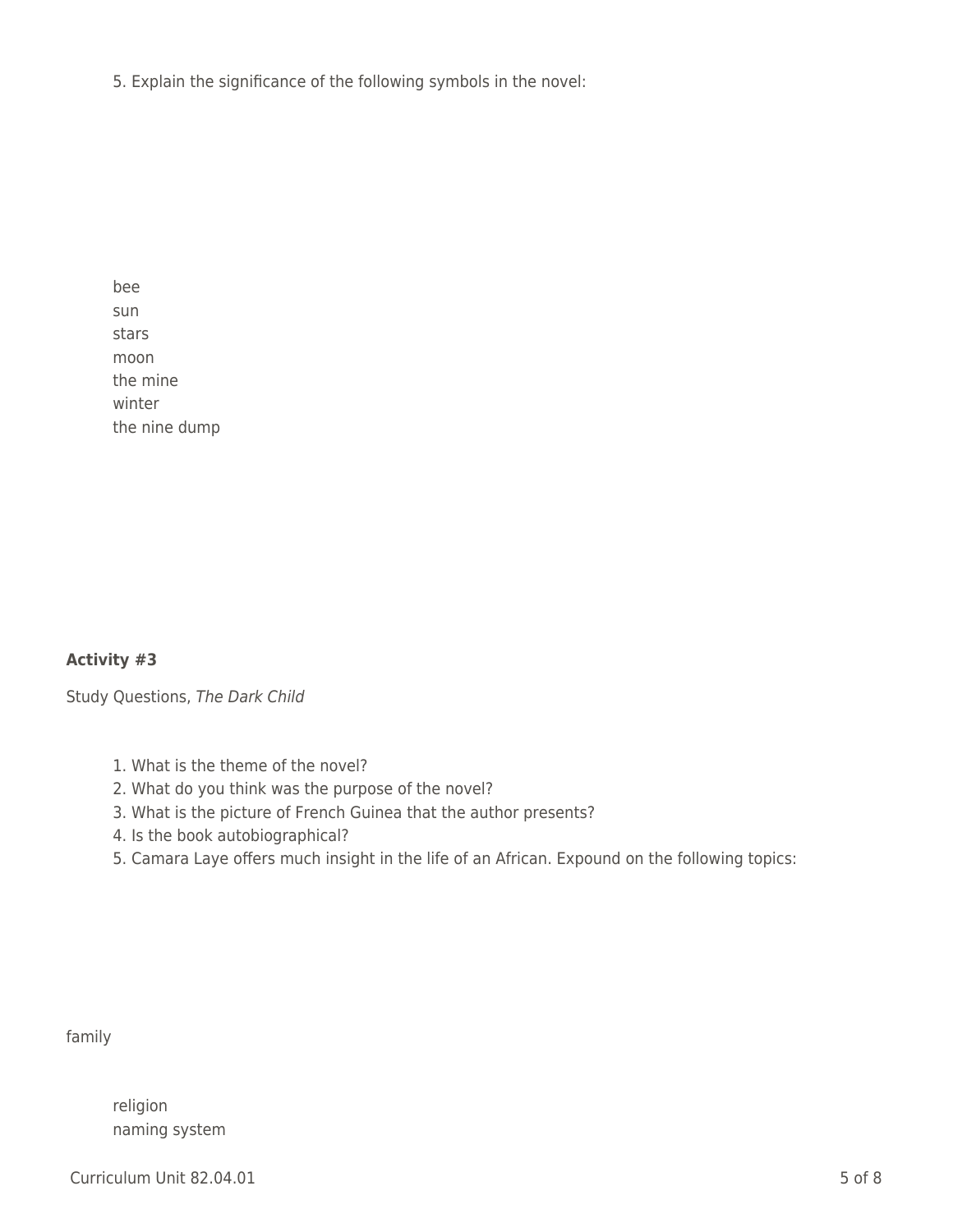polygamy attitudes toward life community spirit

#### **Activity #4**

Study Questions, Things Fall Apart

- 1. What is the theme of the novel?
- 2. What do you think was the purpose of the novel?
- 3. When did the climax of the novel occur?
- 4. Why does the novel have this name?

#### Concluding statement:

Much of this unit could be taught in a history classroom. However, it would be difficult to have students read African literature without first introducing them to some of the historical factors that nurtured the literature. Since this unit will be taught to college seniors in an English classroom, the teacher must also discuss the literary techniques of the novels as well as the political implications.

As stated earlier, the students will receive a set of definitions that they will use to determine the sophistication of African tradition and culture that have been degraded by the media.

## **Notes**

- 1. Robin Winks, Other Voices Other Views (Connecticut: Greenwood Press, 1978), p. 344.
- 2. James Morrison, Farewell the Trumpet (Boston: Farber and Farber, 1978), p. 36.
- 3. Robert Collins, Problems in the History of Colonial Africa (New Jersey: Prentice Hall, Inc., 1970), p. xv.

4. Prosser Gifford and William Roger Louis, France and Britain in Africa (New Haven: Yale University Press, 1971).

5. Ibid., pp. 443-513.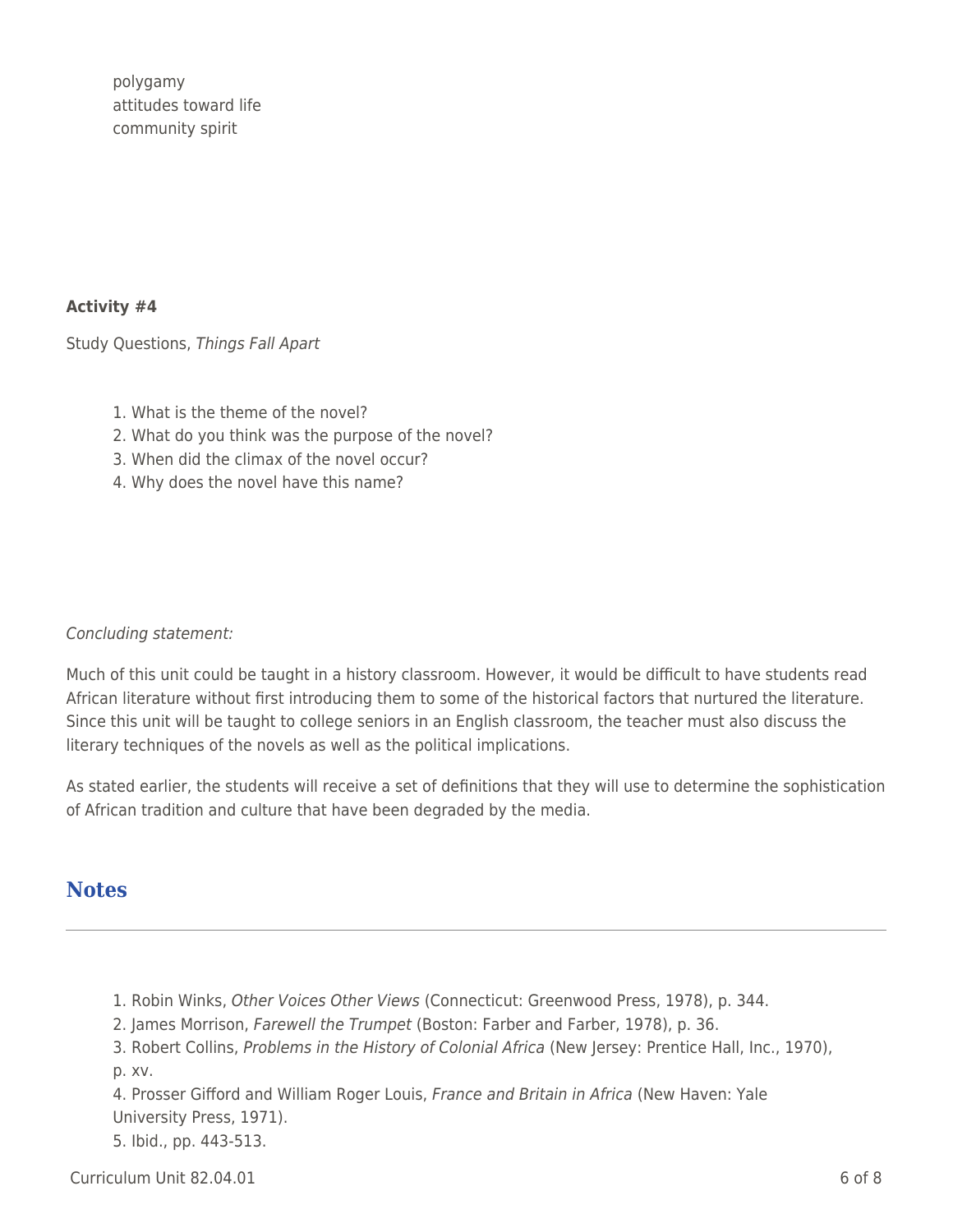## **Student Annotated Bibliography**

Abrahams, Peter. Mine Boy . London: Heinemann Educational Books Ltd. 1969.

A protest novel. Abrahams attempts to present a situation that is not known to the rest of the world. He lets the world know of the disparity that exists between the black Africans and the white Africans. He employs symbols and fictitious characters to get his point across concerning the forced and poor working conditions in the mines.

Achebe, Chinua. Things Fall Apart . New York: Astor-Honor, Inc. 1959.

Novel saturates the reader with tribal customs, the position of tribal members, the marital status of individuals, the preparation involved in ceremonies, etc. The author subtly shows the decadence that takes place in the tribe. He shows how missionaries were able to colonize and, surprisingly, not always by force.

Laye, Camara. The Dark Child . London: Heinemann Educational Books Ltd. 1969.

An African boy receives his education in French Guinea. The boy's family tradition does not coincide with the beliefs of the educated.

Paton, Alan. Cry The Beloved Country . New York: Charles Scribner's Sons. 1948.

Depicts the black/white issue in South Africa. Much of African history is told in this novel. Apartheid concept can be grasped.

## **Teachers' Annotated Bibliography**

Bellow Saul Henderson the Rain King. New York: Penguin Books. 1976.

An American stumbles upon a remote African tribe and finds intellectual competition and stimulation.

Collins, Robert. Problems in the History of Colonial Africa . New Jersey: Prentice Hall, Inc. 1970.

An excellent map to indicate European occupation of African soil. Includes chapter on German bid for African colonies.

 $C$ urriculum Unit 82.04.01  $\overline{7}$  of 8